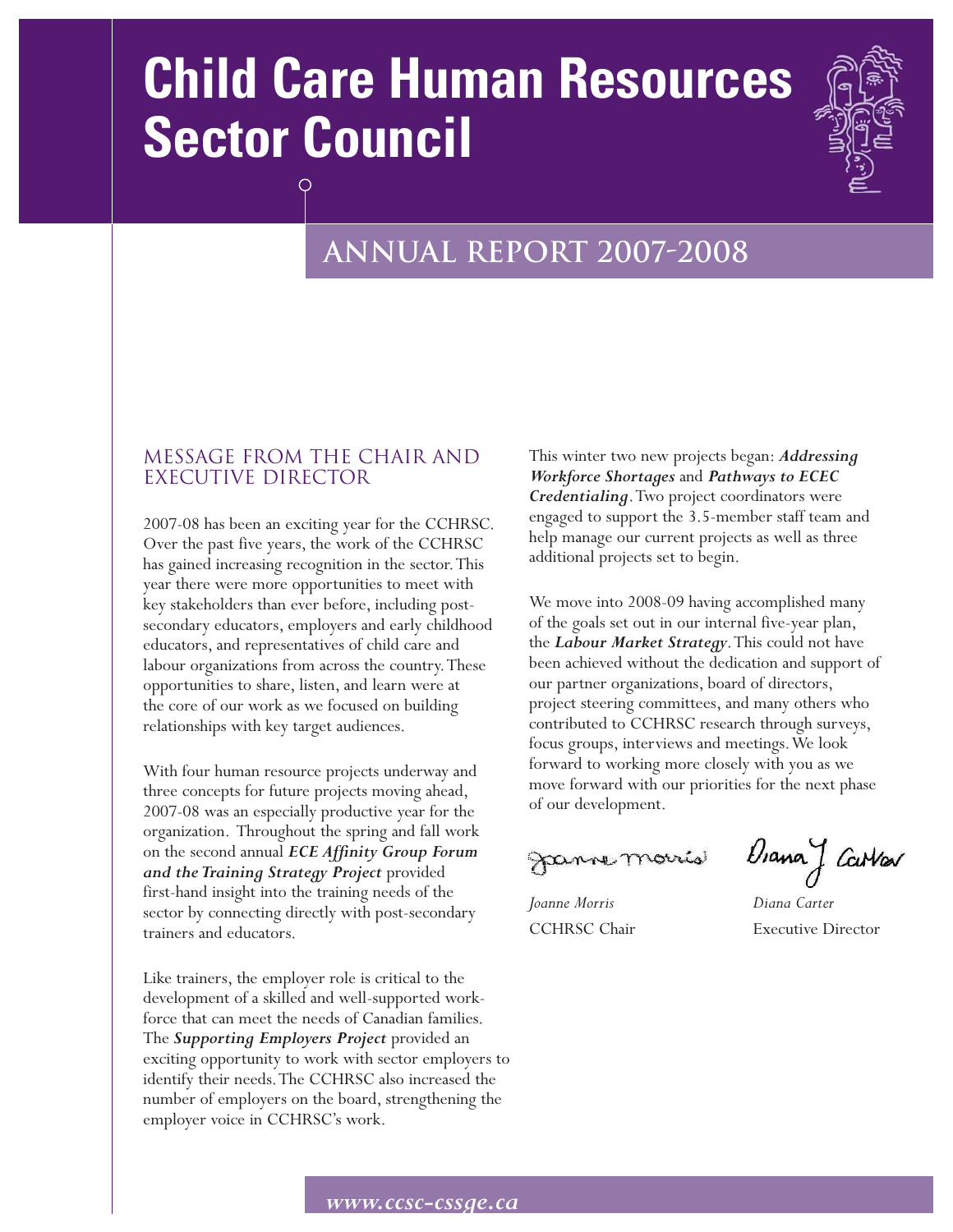## WHAT IS THE CHILD CARE HUMAN Resources Sector Council (CCHRSC)?

The Child Care Human Resources Sector Council (CCHRSC) is a pan-Canadian not-for-profit organization dedicated to moving forward on human resource issues in Canada's early childhood education and care sector. By bringing together national partners and other stakeholders, the CCHRSC examines and responds to labour market issues such as recruitment and retention, training, skills development, and more. The following strategic priorities guide the work of the CCHRSC:

- Provide leadership and coordination on human resource issues in the sector;
- Foster enhanced human resource management practices in the sector;
- Foster enhanced skills development practices in the sector;
- Develop mechanisms to increase the portability /recognition of credentials;
- Increase access to, and understanding of, labour market information, trends, and issues in the sector.

## Active CCHRSC Projects 2007-08

#### **A Training Strategy for the ECEC Sector**  *Project Timeframe: December 2005–November 2007*

The Training Strategy project began in 2005 with a focus on identifying ways to:

- improve the quality and consistency of training in early childhood education, and
- increase the size and capacity of the trained early childhood workforce.

By the time the project was complete in November 2007, more than 1,000 trainers, students, employers, policy makers, and labour and government representatives had contributed through interviews, focus groups, and surveys.The result was: *People,*

*Programs, and Practices:A Training Strategy for the ECEC Sector*.The comprehensive pan-Canadian strategy makes recommendations in three key areas:

- *People*: Recommendations related to the workforce and defining core roles;
- *Post-secondary programs*: Recommendations related to the voluntary accreditation of programs;
- *Practices*: Recommendations related to professional development, mentoring/ coaching, methods of ECE delivery, PLAR, and international credentials.

In October and November, the strategy was presented to key stakeholders in face-to-face sessions across the country.The sessions provided valuable feedback that the CCHRSC will draw on when developing a followup project to build on the strategy's recommendations.

#### **Supporting Employers in the ECEC Sector**  *Project timeframe: June 2007–December 2009*

The Supporting Employers began in June 2007 with a focus on:

- defining the range of ECEC employer governance models;
- identifying employer needs by governance model; and
- determining what tools should be developed to meet those needs.

This year the research phase of the project was in full swing. Close to 1,000 ECEC employers participated in an in-depth survey that gathered information on everything from the type of employer governance models<sup>1</sup> that exist and their distribution across the country to the strategies employers are using to reduce staff turnover. In addition, focus groups and key informant interviews conducted with more than 200 additional stakeholders helped to provide a picture of employers in ECEC.The research phase wrapped up this spring, with the final reports due to be released in late 2008.

1 For the purpose of the employers project governance models were defined as: Commercial/Private; Not-profit board; Aboriginal;Work site/private company; Educational institution/hospital; and government.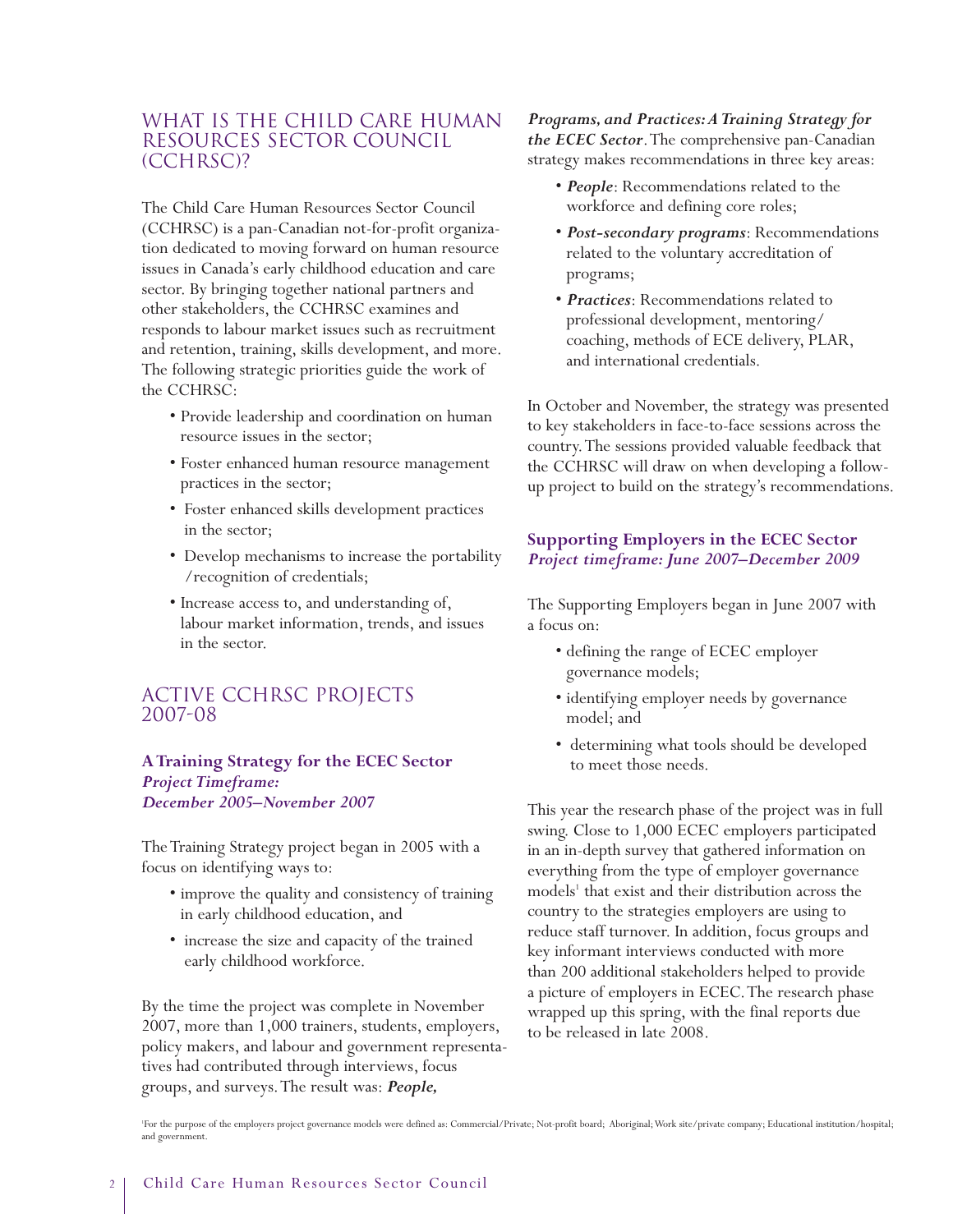#### **Addressing Workforce Shortages in ECEC** *Project Timeframe: December 2007–March 2009*

The Workforce Shortages project began in December 2007 and is intended to enhance the sector's capacity to address shortages by:

- Documenting the current workforce shortages facing the ECEC sector and improving the quality of data available;
- Examining the impacts of existing shortages;
- Developing innovative strategies to address the shortages; and
- Exploring the feasibility of developing a forecasting model to predict future shortages.

Project research is set to begin in Spring 2008, with a focus on gathering and analyzing provincial/territorial data to determine the extent of the current shortages.

#### **Pathways to ECEC Credentialing** *Project timeframe: February 2008–March 2010*

The Pathways project began in February 2008 and represents an important first step to improving workforce mobility in the sector—a critical factor in the retention of skilled early childhood educators (ECEs). Project research will begin in fall 2008, with a focus on clearly documenting existing certification/registration practices across Canada, in order to ensure that a credential achieved in one province or territory can be interpreted and understood in another.

#### *A note on projects under development in the 2007–08 period*

In addition to the projects that were active this fiscal year, the CCHRSC also completed preliminary work on three projects scheduled to begin in 2008-09.They include:

- *A Labour Market Information Agenda for Canada's ECEC Sector*
- *Occupational Standards for ECE's Update*
- *Curriculum Development for Child Care Administrators*

More detailed information and updates on the status of these projects can be found on our web site: **www.ccsc-cssge.ca** 

## Communications & Outreach Activities 2007–08

For the fourth year in a row, the CCHRSC saw a significant increase in web use and downloads. See the graph below for a detailed breakdown.



#### **WEB USE AND DOWNLOADS**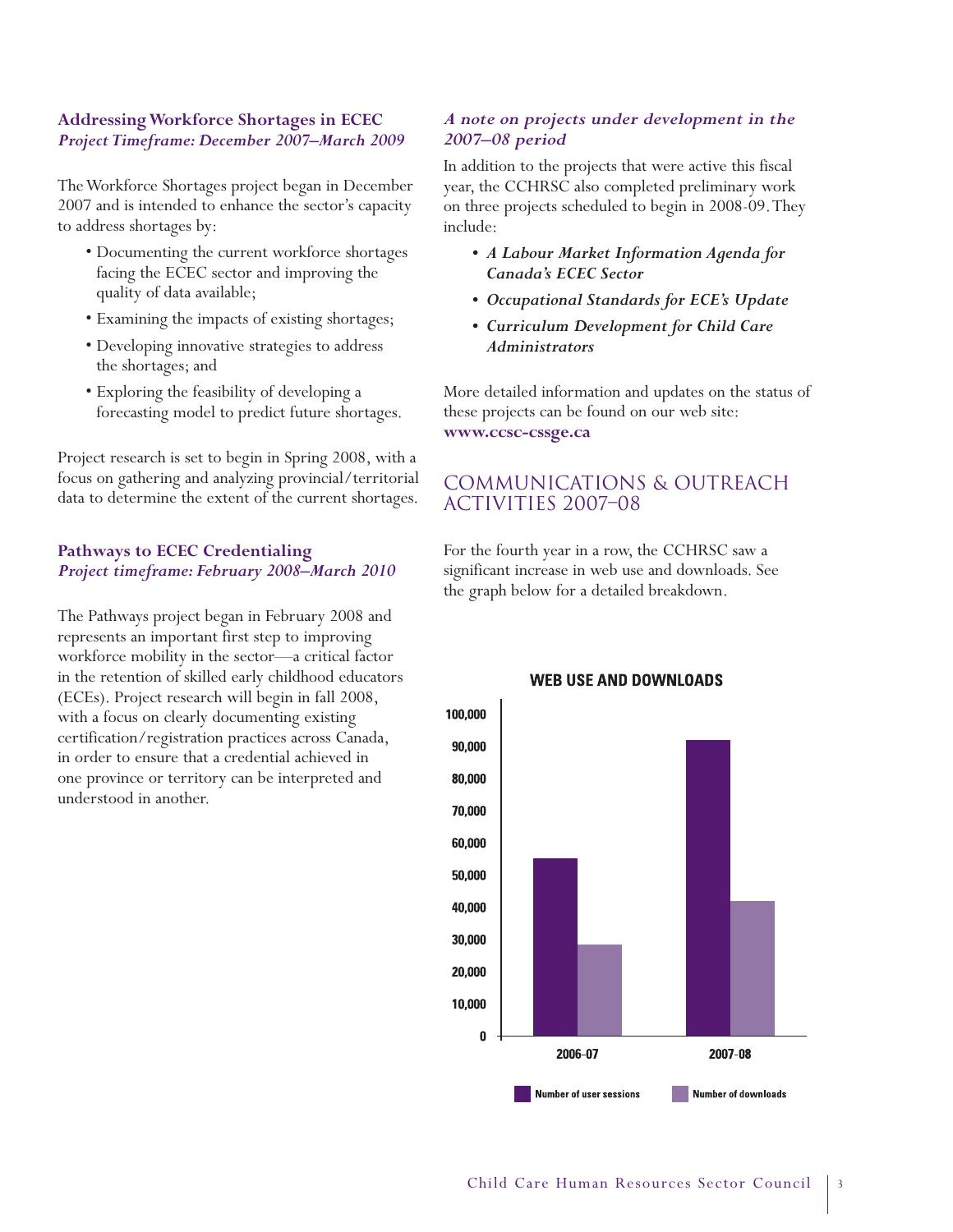| DOWNIOADS<br>TOP TEN<br>$2007 - 08$                                               | <b>NUMBER OF DOWNLOADS</b>           |
|-----------------------------------------------------------------------------------|--------------------------------------|
| <b>Child Care Wages</b><br>- Research paper (2006)                                | 5,160 (3,332 English / 1,828 French) |
| <b>Working for Change: Main Report</b><br>-Sector study (2004)                    | 3,853 (2,516 English / 1,337 French) |
| <b>What Factors Influence Compensation</b><br>- Research paper (2006)             | 2,598 (1,947 English / 651 French)   |
| <b>Career Promotions &amp; Recruitment</b><br>Strategy - Executive Summary (2006) | 1,757 (1,402 English / 355 French)   |
| People, Programs, and Practice:<br>- A Training Strategy (2007)                   | 1,672 (1,390 English / 282 French)   |
| <b>Profiles and Case Studies</b><br>-Sector study (2004)                          | 1,615 (1,141 English / 474 French)   |
| <b>Student Perspective</b><br>- Research paper (2005)                             | 1,493 (1,050 English / 443 French)   |
| Special Issue on Inclusion<br>- Bulletin (2007)                                   | 1,172 (920 English / 252 French)     |
| A Snapshot of the Workforce<br>- Research paper (2005)                            | 1,026 (605 English / 421 French)     |
| <b>Occupational Standards for</b><br><b>Child Care Administrators (2006)</b>      | 981 (471 English / 510 French)       |

## **Outreach & Partnership Activities**

#### *ECE Affinity Group*

A joint initiative of the Association of Canadian Community Colleges and the CCHRSC, the ECE Affinity Group brings post-secondary ECE trainers together on-line and through a face-to-face forum. This year more 80 participants attended the annual forum held at George Brown College, in Toronto, Ontario.The event was a chance to share best practices, discuss common issues, and learn more about initiatives like the CCHRSC's *Training Strategy Project* and the CCCF's *National Training Guidelines*.

Following the forum CCHRSC published *ECE Affinity Group: Something to Share*, a summary of best practices identified at the forum. Interest in the document was high and more than 800 copies were downloaded this year.

#### *The Alliance of Sector Councils (TASC)*

The Alliance of Sector Councils is the coordinating body for all 29 sector councils.While the subject matter each council explores is different, many of the issues are similar. As a result,TASC provides many opportunities for councils to work together, learn from one another, and develop shared resources. CCHRSC is a member of the following TASC committees and working groups:

- Audit
- Administrative Efficiency
- Aboriginal Engagement
- Career Issues
- Communications
- Foreign Credential Recognition and Immigration
- Labour Market Information
- Legal Issues
- Self-Employment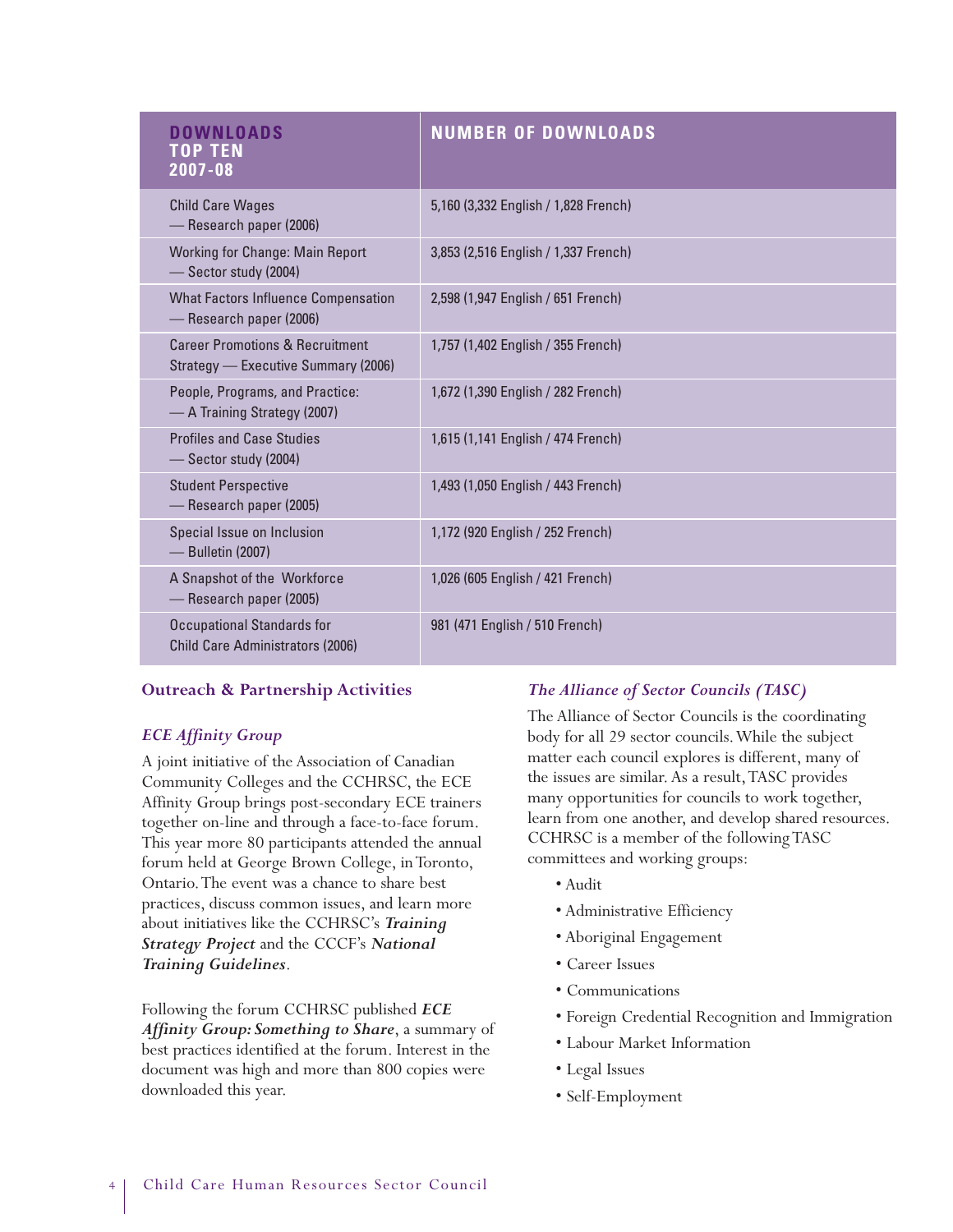#### *Members of the CCHRSC also participated in the following sectoral initiatives in 2007–08:*

#### **Government of Alberta:**

Recruitment and Retention Campaign: Consultant selection committee

#### **Government of Ontario:**

Expert Panel on Quality and Human Resource Issues in Early Learning and Child Care

#### **British Columbia:**

BC Training Strategy Committee

## **Newfoundland and Labrador:**

Child Care Workforce Recruitment and Retention Industrial Adjustment Services Committee

Provincial Child Care Services Advisory Committee

#### **Ontario:**

Mentoring Advisory Committee for the Child Care Administrators Mentoring Project

## **Table nationale sur le développement de la petite enfance**

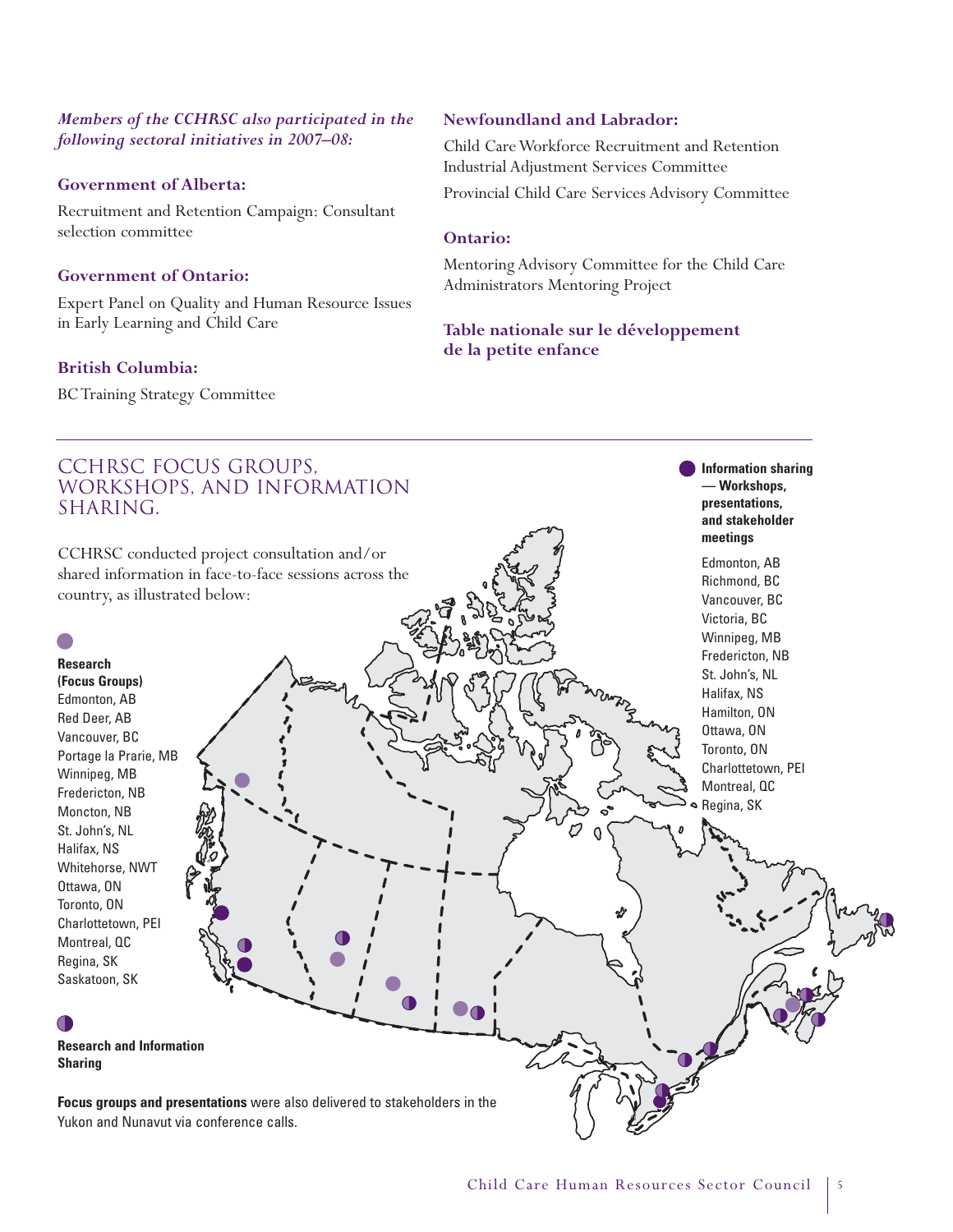## AUDITORS' REPORT

To the Board of Directors, Child Care Human Resources Sector Council:

We have audited the statement of financial position of Child Care Human Resources Sector Council as at March 31, 2008 and the statements of changes in net assets and revenue and expense for the year then ended.These financial statements are the responsibility of the Organizations' management. Our responsibility is to express an opinion on these financial statements based on our audit.

We conducted our audit in accordance with Canadian generally accepted auditing standards.Those standards require that we plan and perform an audit to obtain reasonable assurance whether the financial statements are free of material misstatement. An audit includes

examining, on a test basis, evidence supporting the amounts and disclosures in the financial statements. An audit also includes assessing the accounting principles used and significant estimates made by management, as well as evaluating the overall financial statement presentation.

In our opinion, these financial statements present fairly, in all material respects, the financial position of Child Care Human Resources Sector Council as at March 31, 2008 and the results of its operations and its cash flows for the year then ended in accordance with Canadian generally accepted accounting principles.

Ottawa, Ontario June 06, 2008

OUSELEY HANVEY CLIPSHAM DEEP LLP Licensed Public Accountants

| <b>Statement of Financial Position</b><br>as at March 31, 2008 | 2008           | 2007          |
|----------------------------------------------------------------|----------------|---------------|
| <b>CURRENT ASSETS</b>                                          |                |               |
| Cash                                                           | \$<br>75,496   | \$<br>78,584  |
| Accounts receivable                                            | 17,271         | 22,488        |
| Prepaid expenses                                               | 891            | 641           |
|                                                                | \$<br>\$93,658 | \$<br>101,713 |
| <b>CURRENT LIABILITIES</b>                                     |                |               |
| Accounts payable and accrued liabilities                       | 84,982         | 98,424        |
| Deferred revenue                                               | 8,132          | 4,074         |
|                                                                | 93,114         | 102,498       |
| <b>NET ASSETS (DEFECIT)</b>                                    |                |               |
| Unrestricted                                                   | 544            | (785)         |
|                                                                | 544            | (785)         |
|                                                                | \$<br>93,658   | \$<br>101,713 |

| <b>Statement of Changes in Net Assets</b><br>as at March 31, 2008 | 2008  |  | 2007  |
|-------------------------------------------------------------------|-------|--|-------|
| UNRESTRICTED NET ASSETS (DEFICIT)<br>Balance - beginning of year  | (785) |  | (13)  |
| Net revenue (expense) for the year                                | 1.329 |  | (772) |
| Balance — end of year                                             | 544   |  | (785) |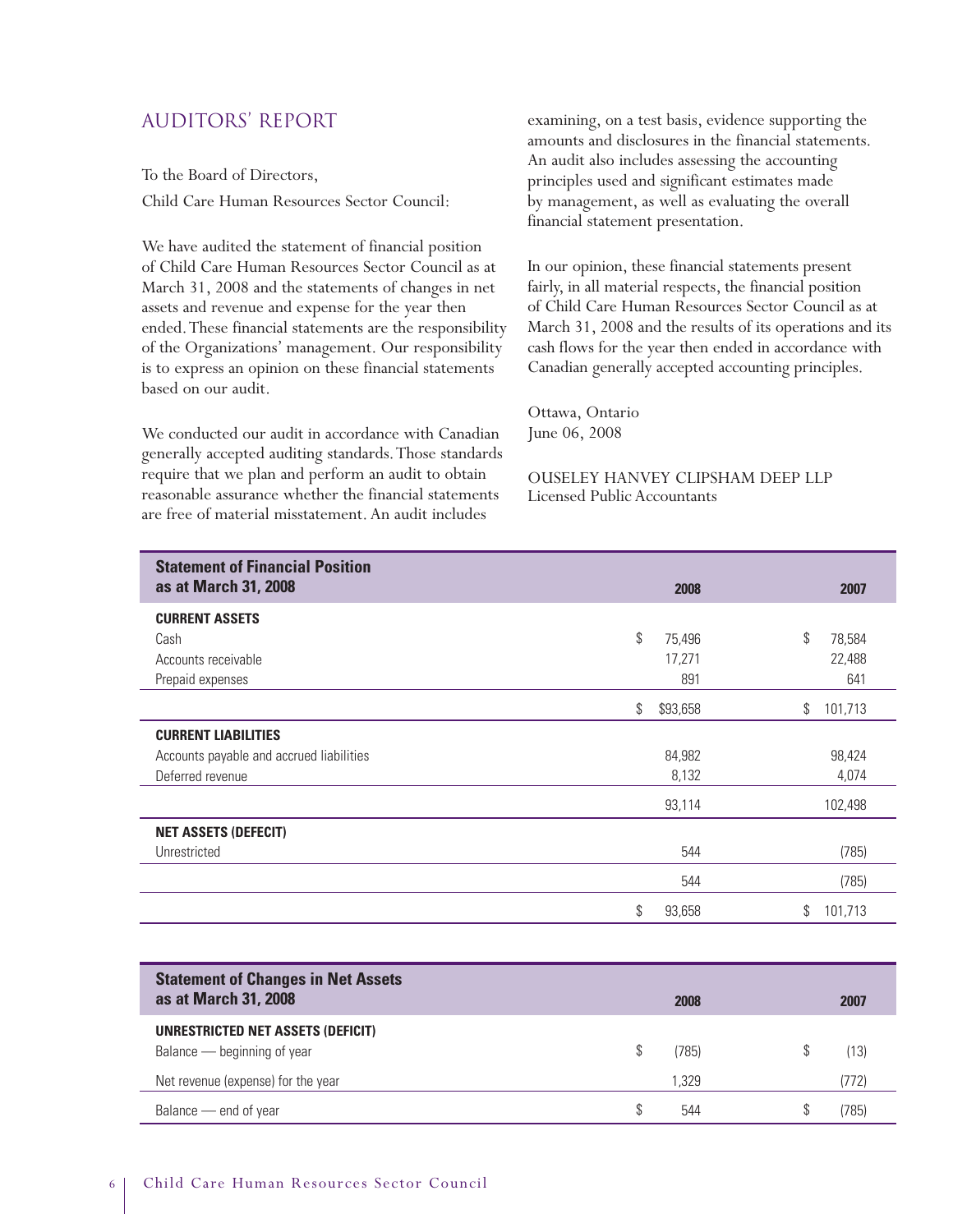| <b>Statement of Revenue and Expense</b><br>for the year ended March 31, 2008 | 2008          | 2007          |
|------------------------------------------------------------------------------|---------------|---------------|
| <b>REVENUE</b>                                                               |               |               |
| Contributions - Government of Canada                                         | \$<br>785,639 | \$<br>900,443 |
| Interest                                                                     | 267           | 33            |
| Other                                                                        | 676           | 538           |
|                                                                              | \$<br>786,582 | \$<br>901,014 |
| <b>EXPENSE</b>                                                               |               |               |
| Salaries and benefits                                                        | 241,484       | 212,742       |
| Contract personnel and professional fees                                     | 206,368       | 308,854       |
| Printing, production and dissemination                                       | 42,822        | 71,195        |
| Hospitality                                                                  | 7,500         | 11,486        |
| Translation                                                                  | 29,670        | 37,834        |
| Interpretation                                                               | 14,890        | 23,895        |
| Overhead                                                                     | 111,949       | 112,859       |
| Travel                                                                       | 130,570       | 122,921       |
|                                                                              | 785,253       | 901,786       |
| NET REVENUE (EXPENSE) FOR THE YEAR                                           | \$<br>1,329   | \$<br>(772)   |

## NOTES TO FINANCIAL STATEMENTS MARCH 31, 2008

**1. SIGNIFICANT ACCOUNTING POLICIES**

#### *a) Organization*

The Child Care Human Resources Sector Council (the council) was incorporated without share capital under Part II of the Canada Corporations Act on November 16, 2003.The corporation became active effective April 1, 2004.

The Council is a non profit organization dedicated to moving forward on the human resources issues in child care.

#### *b) Capital assets*

The cost of capital assets acquired for specific projects is charged directly to project expenditure. In the current year, \$7,899 (2007–\$10,789) in capital assets were purchased through project funding.

#### *c) Revenue recognition*

The Council follows the deferral method of recognizing revenue. Unrestricted amounts are recorded as revenue when received or receivable. Restricted

amounts are recognized as revenue when the related expenses are incurred.

#### *d) Use of estimates*

The preparation of these financial statements in conformity with Canadian generally accepted accounting principles requires management to make estimates and assumptions that affect the reported amounts of assets and liabilities and disclosure of contingent assets and liabilities at the date of the financial statements and the reported amounts of revenues and expenses during the reporting period. Actual results could differ from those estimates.

#### *e) Contributed services*

Volunteers contribute many hours per year to assist the Council in carrying out its mandate. Because of the difficulty of determining their fair value, contributed services are not recognized in the financial statements.

#### *f) Financial instruments*

The Council's financial instruments consist of cash, accounts receivable and accounts payable and accrued liabilities. Unless otherwise noted, it is management's opinion that the Council is not exposed to significant interest, currency, or credit risks arising from these financial instruments.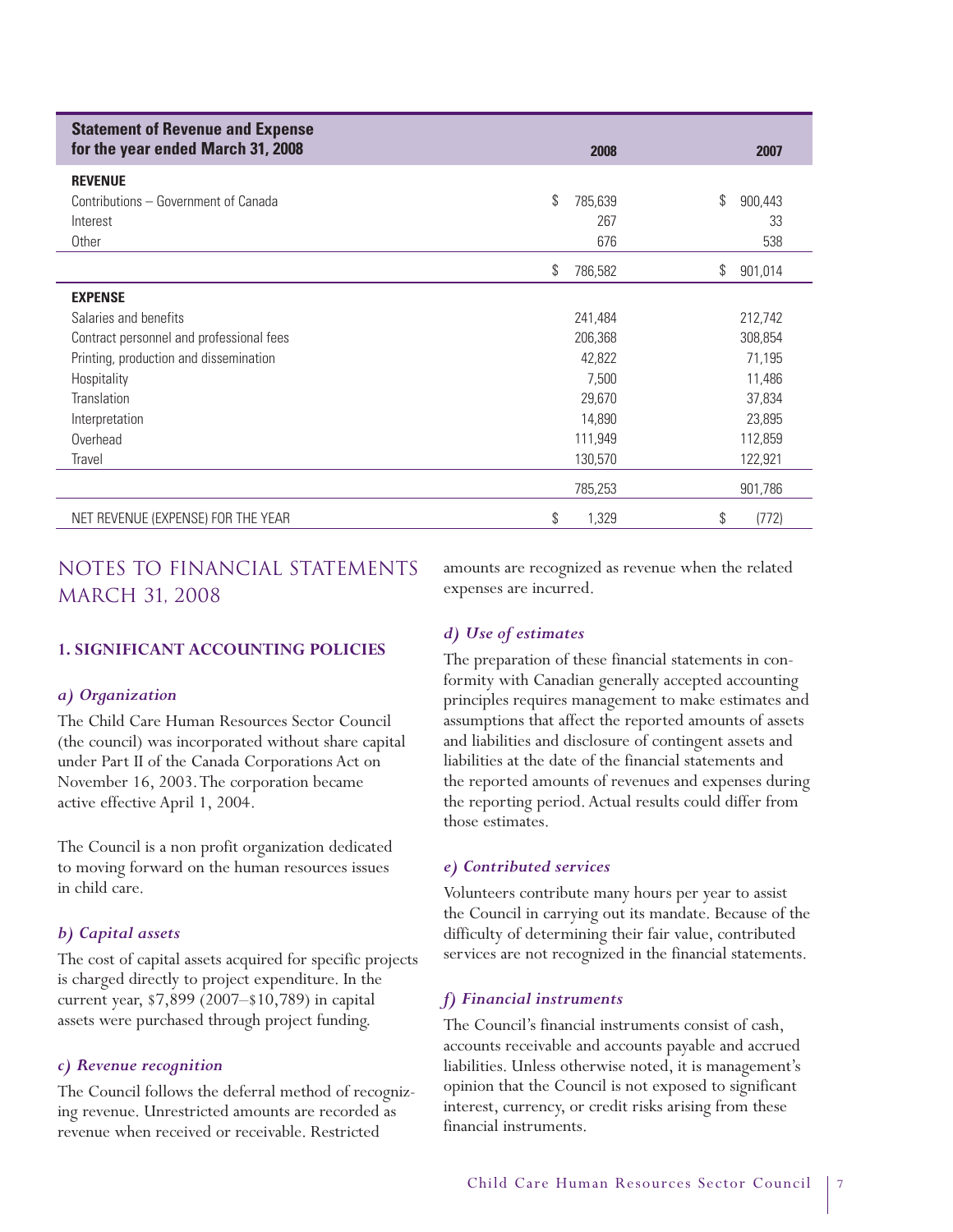| <b>Notes to Financial Statements</b><br><b>March 31, 2008</b>                                                                                                                                                             | 2008          | 2007          |
|---------------------------------------------------------------------------------------------------------------------------------------------------------------------------------------------------------------------------|---------------|---------------|
| <b>ECONOMIC DEPENDENCE</b><br>During the year the Council received approximately 99.9% of its<br>revenue from Human Resources and Skills Development Canada.<br>Revenue has been recorded in the following program areas: |               |               |
| Infrastructure                                                                                                                                                                                                            | \$<br>489.734 | 515,630       |
| Training                                                                                                                                                                                                                  | 141,507       | 237,035       |
| <b>Supporting Employers</b>                                                                                                                                                                                               | 126.176       |               |
| Addressing Workforce Shortages                                                                                                                                                                                            | 28,439        |               |
| Credentialing                                                                                                                                                                                                             | 50            |               |
| Communications Framework and Website Development                                                                                                                                                                          |               | 14,185        |
| Supporting Administration and Management in Child Care                                                                                                                                                                    |               | 33,950        |
| <b>Career Awareness</b>                                                                                                                                                                                                   |               | 99,643        |
| Occupational Standards                                                                                                                                                                                                    | 676           | 571           |
|                                                                                                                                                                                                                           | 786.582       | \$<br>901,014 |

#### **COMMITMENTS**

The Council has entered into a lease for office premises which expires on July 31, 2010. Minimum annual lease payments are \$20,737 per year. In addition, annual operating costs are currently estimated to be \$20,074.

## Board Members

This year CCHRSC placed a focus on ensuring the employer perspective was well represented on the board, transitioning from one employer member to five. As a result the size of the board grew from 18 to 19 members. Sector council board members are appointed for two-year terms.

## Executive Committee

**Joanne Morris** – Sector Council Chair

Faculty, Early Childhood Education, College of the North Atlantic

Director at large

Newfoundland & Labrador

#### **Karen Chandler**

Professor, George Brown College Representative: Canadian Child Care Federation Ontario

#### **Jamie Kass**

Child Care Coordinator CUPW Representative: Canadian Union of Public Employees Ontario

#### **Christine McLean**

Past Chair, Child Care Advocacy Association of Canada Representative: Child Care Advocacy Association of Canada Newfoundland & Labrador

#### **Dixie Mitchell**

Child Care Consultant Director at Large New Brunswick

#### **Gay Pagan**

Manitoba Government and General Employees Union Representative: National Union of Public and General Employees Manitoba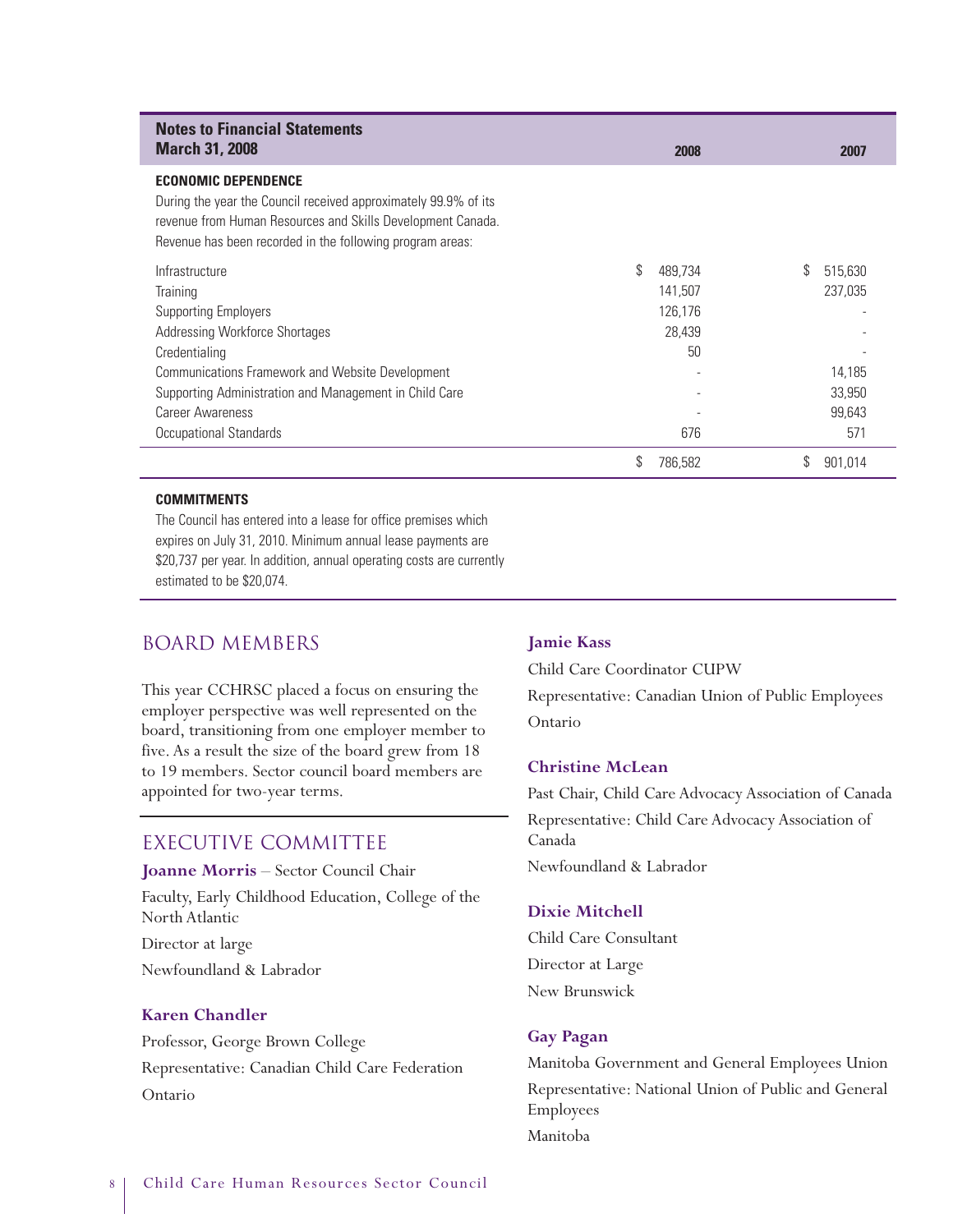## Council Members

#### **Darcelle Cottons**

Director, UBC Child Care Services Director at Large British Columbia

## **Sue Delanoy**

Executive Director, Saskatoon Communities for Children Representative: Child Care Advocacy Association of Canada Saskatchewan

## **Elaine Ferguson**

*(April–September 2007)* Executive Director, Child Care Connections Representative: Canadian Child Care Federation Nova Scotia

## **Joanne Fournier**

Enseignante en Techniques d'éducation à l'enfance, Cégep du Vieux Montréal

Representative: Confédération des syndicats nationaux **Ouebec** 

## **Denise Gilbert**

Executive Director, Schoolhouse Playcare Centres Director at large Ontario

## **Mary Goss-Prowse**

Registrar of Certification Association of Early Childhood Educators, Newfoundland and Labrador Representative: Canadian Child Care Federation Newfoundland & Labrador

## **Maureen Hall**

Director, Today's Family Director at large Ontario

#### **Marta Juorio**

Former Director of Child Care,YWCA Child Development Centre Representative: Child Care Advocacy Association of Canada Saskatchewan/British Columbia

## **Kathy Reid**

Director, Manitoba Child Care Program, Manitoba Dept. of Family Services and Housing Representing the Provincial/Territorial Directors of ECEC Working Group Director at Large (ex officio) Manitoba

## **Shane Richard**

Co-owner / Operator, Little Wonders Child Care Director at Large Nova Scotia

## **Josée Roy**

Adjointe à l'exécutif, Confédération des syndicats nationaux

Representative : Confédération des syndicats nationaux Quebec

## **Stephanie Seaman**

B.C. Government and Service Employees' Union Representative: National Union of Public and General Employees British Columbia

## **Janet Towers**

Manager of Child Care and Community resources Programs, Saint John YMCA-YWCA

Representative: Canadian Child Care Federation New Brunswick

## **Margot Young**

Researcher, CUPE Representative: Canadian Union of Public Employees Ontario